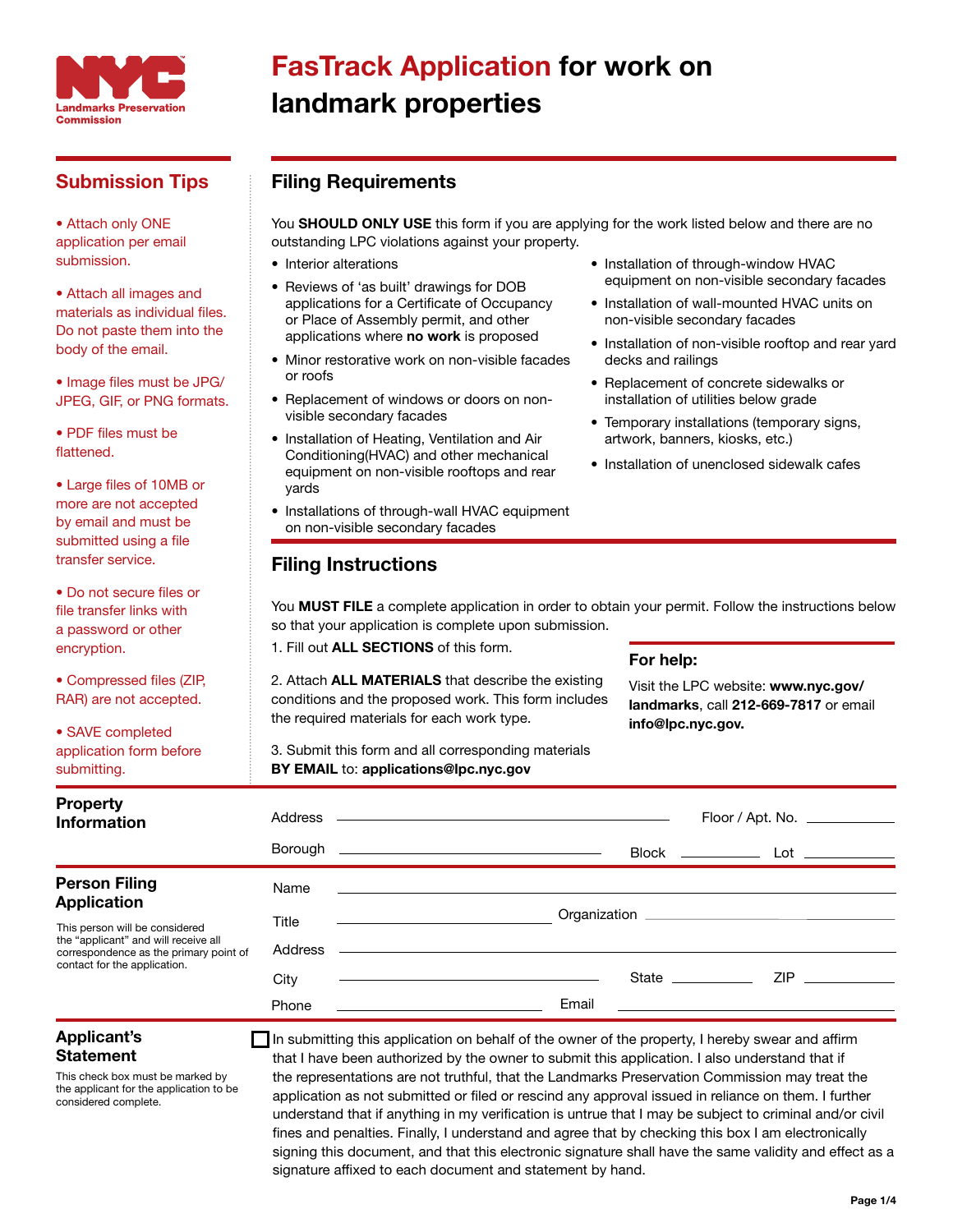

# FasTrack Application for work on landmark properties

## Proposed Work

Check all that apply; be sure to include materials listed after each type of work.

(continues on next page)

### $\Box$  Interior alterations or DOB applications for a Certificate of Occupancy or Place of Assembly permit, and other applications where no work is proposed

 $\Box$  Two sets of signed and sealed DOB Drawings

### □ Minor restorative work on non-visible facades or roofs

- $\Box$  Photos of the proposed work location
- $\Box$  Description of damage to be repaired and extent of deterioration
- $\Box$  Written specifications for method of repair (pointing or patching and mortar mixture to be used for repair, cleaning or stripping technique, etc.)

#### $\Box$  Replacement of windows or doors on non-visible facades

- $\Box$  Photos of the proposed work location clearly showing all windows and doors to be replaced
- $\Box$  A block plan or site plan showing the windows/doors will not be visible from any surrounding street
- $\Box$  Typical elevation drawings or catalog cut sheets of proposed windows or doors
- IF ALTERING OR CREATING NEW MASONRY OPENINGS:
- $\Box$  Facade elevations showing the existing and proposed window/doors openings
- $\Box$  Installation of HVAC equipment and other mechanical equipment on non-visible rooftops, rear yards or secondary facades

IF YOU ARE INSTALLING EQUIPMENT THAT IS MOUNTED TO OR PASSING THROUGH A WINDOW OR WALL, YOU NEED TO PROVIDE:

- $\Box$  Photos of the proposed work location clearly showing all windows or walls to be modified
- $\Box$  A block plan or site plan showing the proposed equipment will not be visible from any surrounding street
- $\Box$  Elevation drawings showing the relationship of the proposed equipment relative to the existing windows and the dimensions of the equipment
- $\Box$  Section drawings through the window and/or wall if the unit is thru-wall or thru-window, showing the grille will be either flush with the existing masonry or window, or project no more than five inches for small caps (144 square inches or less in surface area)
- IF YOU ARE INSTALLING EQUIPMENT ON THE ROOF, YOU NEED TO PROVIDE:
- $\Box$  Photos of the proposed work location and photos from surrounding points on the street to show the equipment will not be visible
- $\Box$  A building section and roof plan showing HVAC or mechanical equipment and dunnage of framing with clear dimensions
- $\Box$  Sightline section drawing taken from a 6'-0" eye level from any point where the installation may be visible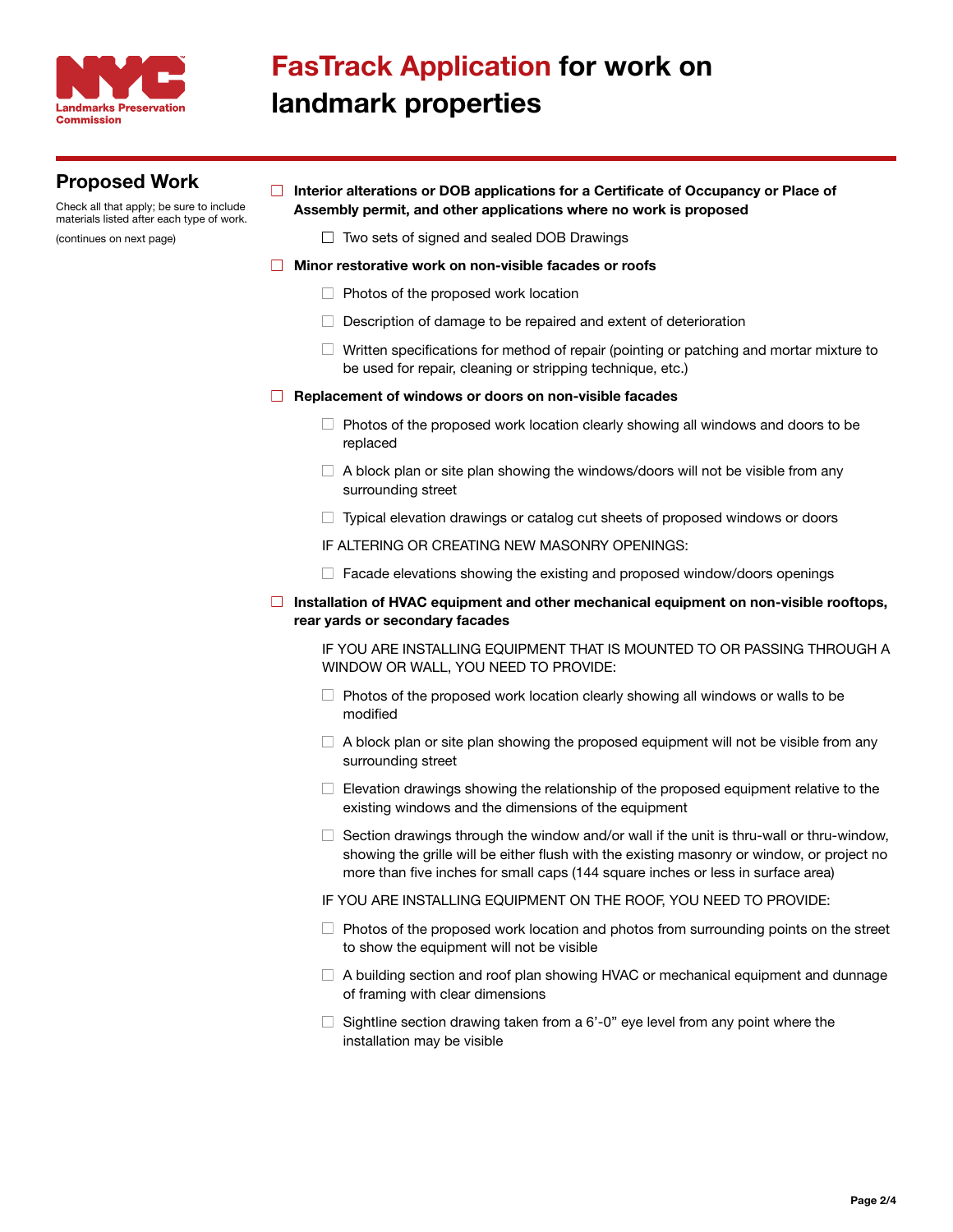

### Proposed Work

Check all that apply; be sure to include materials listed after each type of work. (continuation)

#### $\Box$  Installation of non-visible rooftop and rear yard decks and railings

- $\Box$  Photos of the proposed work location and from surrounding points on the street to show the deck and railings will not be visible
- $\Box$  Existing and proposed elevation and sections at the same scale showing the dimensions of the proposed deck, railings and/or steps
- $\Box$  For rooftop and deck railings, also include site line section drawings from across the street and oblique views to show they are not visible. Sightline must be taken from a 6'-0" eye level from any point where the installation may be visible.
- $\Box$  For rear yard decks, also include a site plan indicating the location of the building and deck to show they will not be visible from any surrounding street.

#### $\Box$  Replacement of concrete sidewalks or installation of utilities below grade

- $\Box$  Photos of the proposed work location showing existing materials and conditions and the pattern of the sidewalk and adjacent sidewalks
- $\Box$  A site plan showing existing and proposed concrete scoring pattern as related to the patterns of the adjacent sidewalks
- $\Box$  Concrete specifications showing tint color to match the adjacent stone or concrete sidewalks

### $\Box$  Temporary installations (temporary signs, artwork, banners, kiosks or other temporary modifications)

- $\Box$  Photos of the proposed work location
- $\Box$  A plan and time schedule for the installations (180 calendar days or less for signs, and one (1) calendar year or less for all other installations)
- $\Box$  Specifications for any repair work that may be necessary after the temporary installation is removed
- $\Box$  If the applicant is not a public or quasi-public agency, an escrow agreement to ensure removal upon permit expiration and proper repair, if necessary. Please contact the LPC Enforcement Department at violations@lpc.nyc.gov for instructions

#### IN THE CASE OF ARTWORK:

 $\Box$  The applicant must also submit a written statement signed by the artist and the building owner that provides evidence of the owner's authority to remove the artwork when the temporary installation permit expires. The statement must also show that the artist waives any protection under federal and state laws that would prevent such removal when the temporary permit expires. This waiver includes protections offered under the Visual Artists Rights Act pf 1990 U.S.C. 101 et seq and Article 14 of the New York State Law on Arts and Cultural Affairs

#### $\Box$  Installation of unenclosed sidewalk cafes

- $\Box$  Photos of the proposed work location, including photos the storefront associated with the sidewalk café
- $\Box$  A site plan showing the number and location of the tables and planters/dividers